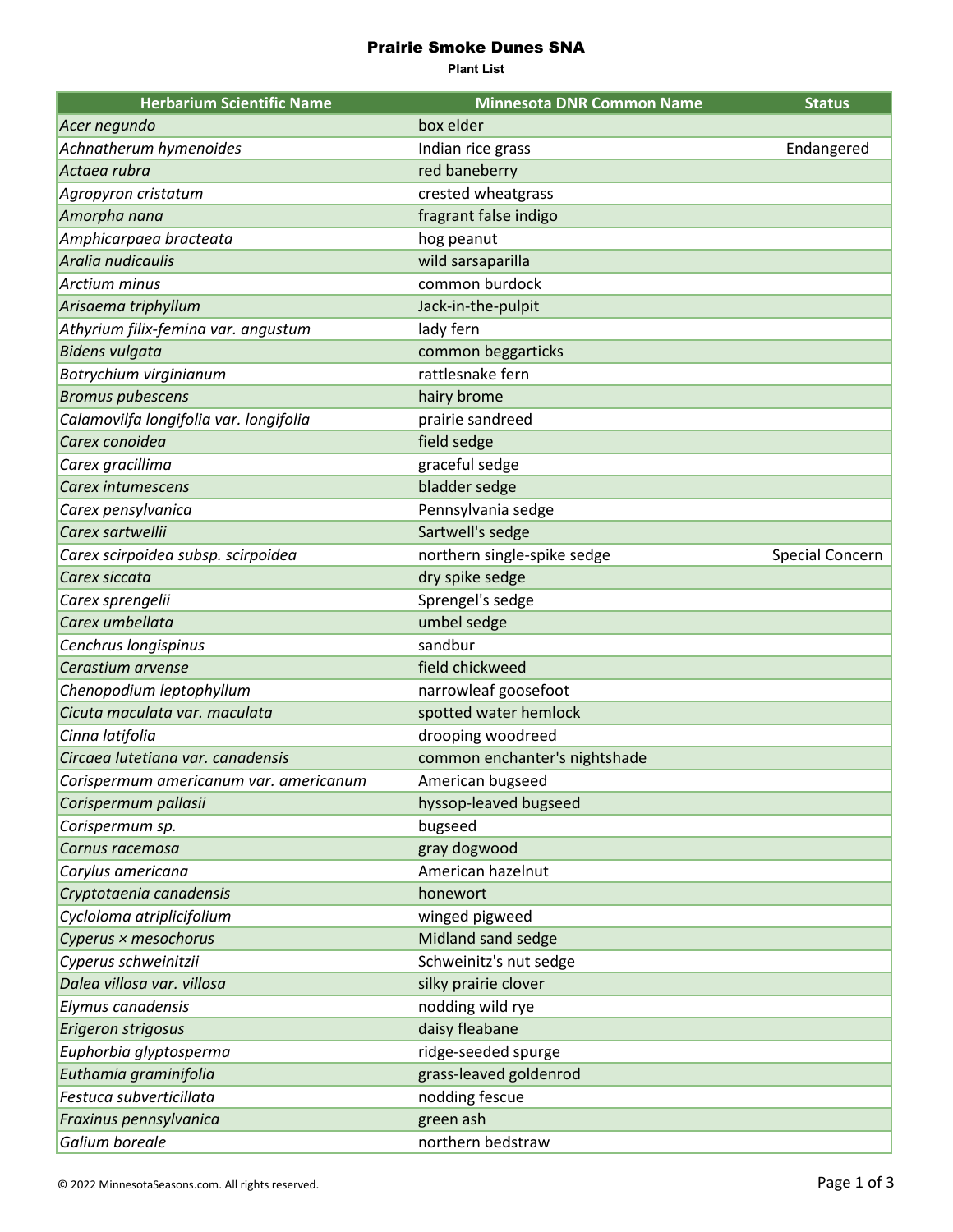## Prairie Smoke Dunes SNA

**Plant List**

| <b>Herbarium Scientific Name</b>        | <b>Minnesota DNR Common Name</b> | <b>Status</b> |
|-----------------------------------------|----------------------------------|---------------|
| Galium triflorum var. triflorum         | sweet-scented bedstraw           |               |
| Geum canadense                          | white avens                      |               |
| Hackelia virginiana                     | Virginia stickseed               |               |
| Helenium autumnale                      | autumn sneezeweed                |               |
| Helianthemum bicknellii                 | hoary frostweed                  |               |
| Helianthus petiolaris subsp. petiolaris | prairie sunflower                |               |
| Heterotheca villosa                     | hairy golden aster               |               |
| Hypericum majus                         | large St. John's-wort            |               |
| Impatiens capensis                      | spotted touch-me-not             |               |
| Juncus interior                         | inland rush                      |               |
| Juncus longistylis                      | long-styled rush                 |               |
| Laportea canadensis                     | woodnettle                       |               |
| Lechea intermedia                       | intermediate pinweed             |               |
| Liatris ligulistylis                    | northern plains blazing star     |               |
| Linum sulcatum var. sulcatum            | grooved yellow flax              |               |
| Lobelia kalmii                          | Kalm's lobelia                   |               |
| Lobelia spicata                         | pale-spiked lobelia              |               |
| Luzula multiflora subsp. multiflora     | many-flowered woodrush           |               |
| Lysimachia quadriflora                  | prairie loosestrife              |               |
| Maianthemum canadense                   | Canada mayflower                 |               |
| Monarda fistulosa                       | wild bergamot                    |               |
| Oenothera nuttallii                     | Nuttall's evening primrose       |               |
| Oenothera perennis                      | perennial evening primrose       |               |
| Osmorhiza claytonii                     | Clayton's sweet cicely           |               |
| Parthenocissus quinquefolia             | Virginia creeper                 |               |
| Parthenocissus vitacea                  | woodbine                         |               |
| Pedicularis lanceolata                  | swamp lousewort                  |               |
| Phryma leptostachya                     | lopseed                          |               |
| Populus tremuloides                     | quaking aspen                    |               |
| Prunus virginiana                       | chokecherry                      |               |
| Pteridium aquilinum var. latiusculum    | bracken                          |               |
| Pycnanthemum virginianum                | Virginia mountain mint           |               |
| Quercus macrocarpa                      | bur oak                          |               |
| Ribes missouriense                      | Missouri gooseberry              |               |
| Rubus occidentalis                      | black raspberry                  |               |
| Rubus pubescens                         | dwarf raspberry                  |               |
| Schizachyrium scoparium var. scoparium  | little bluestem                  |               |
| Scirpus cyperinus                       | woolgrass                        |               |
| Selaginella rupestris                   | rock spikemoss                   |               |
| Shinnersoseris rostrata                 | annual skeletonweed              | Threatened    |
| Smilax herbacea                         | smooth carrion flower            |               |
| Solidago nemoralis                      | gray goldenrod                   |               |
| Solidago nemoralis subsp. nemoralis     | gray goldenrod                   |               |
| Solidago rigida subsp. humilis          | stiff goldenrod                  |               |
| Spartina pectinata                      | prairie cordgrass                |               |
| Spiraea alba                            | white meadowsweet                |               |